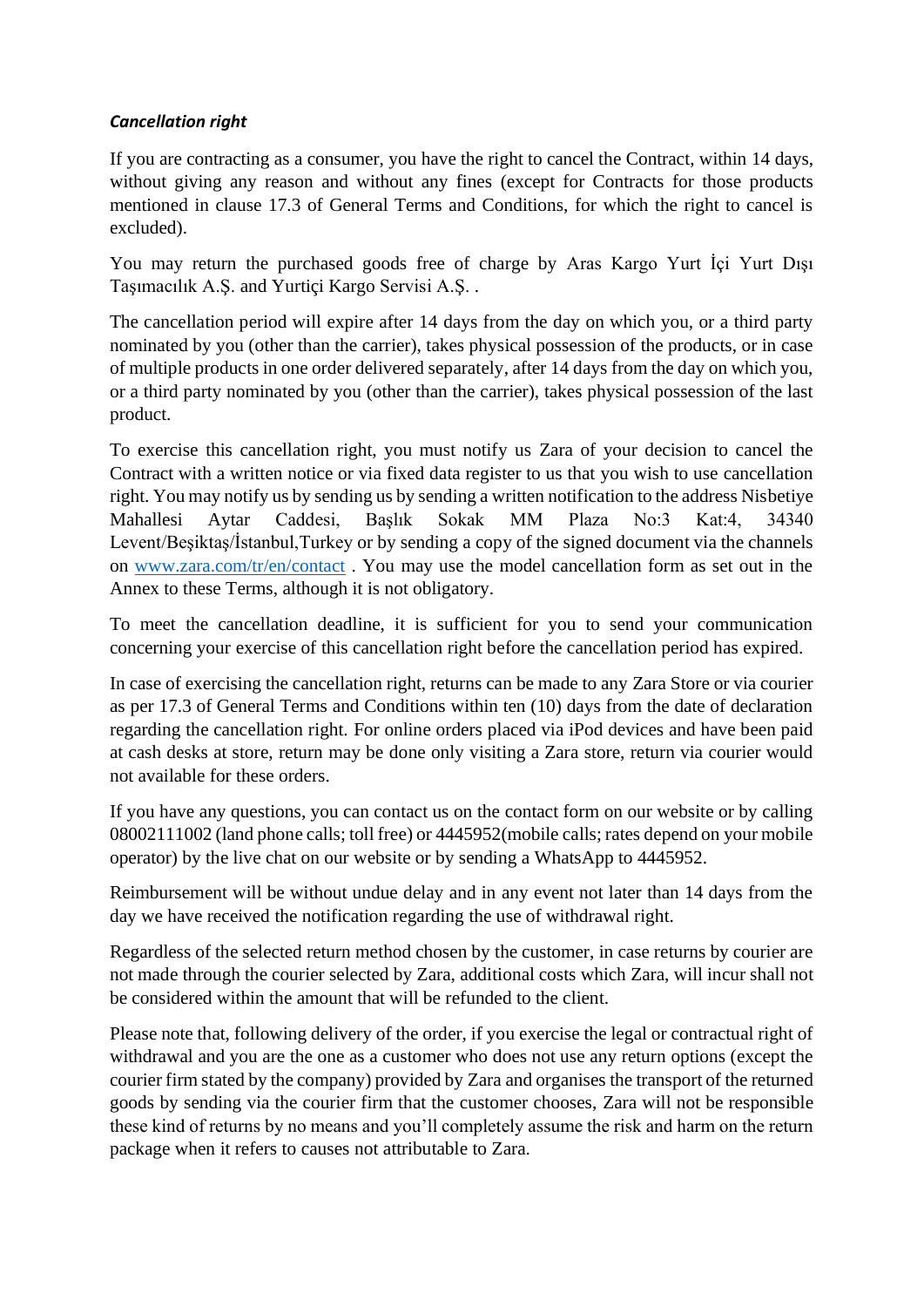Also, please be informed that you will be responsible for the contents of the return package when you use any of the return options offered by Zara.

In the event that there is an error in the content of the return package not attributable to Zara, we will be entitled to manage the return of the package to your attention and pass on you the corresponding costs.

In any case, nothing in this clause will affect your statutory rights

## *Effects of cancellation*

If you cancel the Contract, save as otherwise set out in Clause 17.3 of General Terms and Conditions we will reimburse to you all payments received from you, including the costs of delivery (except for the additional costs of delivery where you have chosen a type of delivery other than the least expensive type of standard delivery offered by us).

We will make the reimbursement using the same means of payment as you used for the initial transaction; in any event, you will not incur any fees as a result of such reimbursement.

You shall hand back the products to us at any Zara store in Turkey or by Courier arranged by Zara without undue delay and in any event not later than 10 days from the day on which you communicate regarding the use of withdrawal right. The deadline is met if you send back or return the products before this 10 day period has expired.

You are only liable for any diminished value of the products resulting from the handling other than what is necessary to establish the nature, characteristics and functioning of the products.

## *Unable to use of cancellation right*

You shall not have the right to cancel the Contract when it is for the delivery of any of the following products:

1. Customized items.

2. Sealed audio, video or computer software products that have been unsealed after delivery.

3. Sealed products that are not suitable for return due to hygiene reasons that have been unsealed after delivery.

Upon delivery, you may handle the products to establish their nature, characteristics and functioning. Acceptable handling of the products is that which would reasonably be allowed in a shop. If your handling goes beyond what is acceptable and the products are damaged or diminished in value, we may deduct from the amount we reimburse to you, or you may be liable to us for, an amount equal to the diminished value of the products.

Please return the products using or including all their original packaging, instructions, and other documents, if any, accompanying the products. In any case, you must send the product to be returned together with the invoice which you will have received when the product was delivered or the relevant document required by e-invoice/e-archive legislation.

You will find a summary on exercising this cancellation right when you receive the order.

You may return any product at any Zara store in the country where your product was delivered which has the same section to which the goods you wish to return belong to. In such case, you